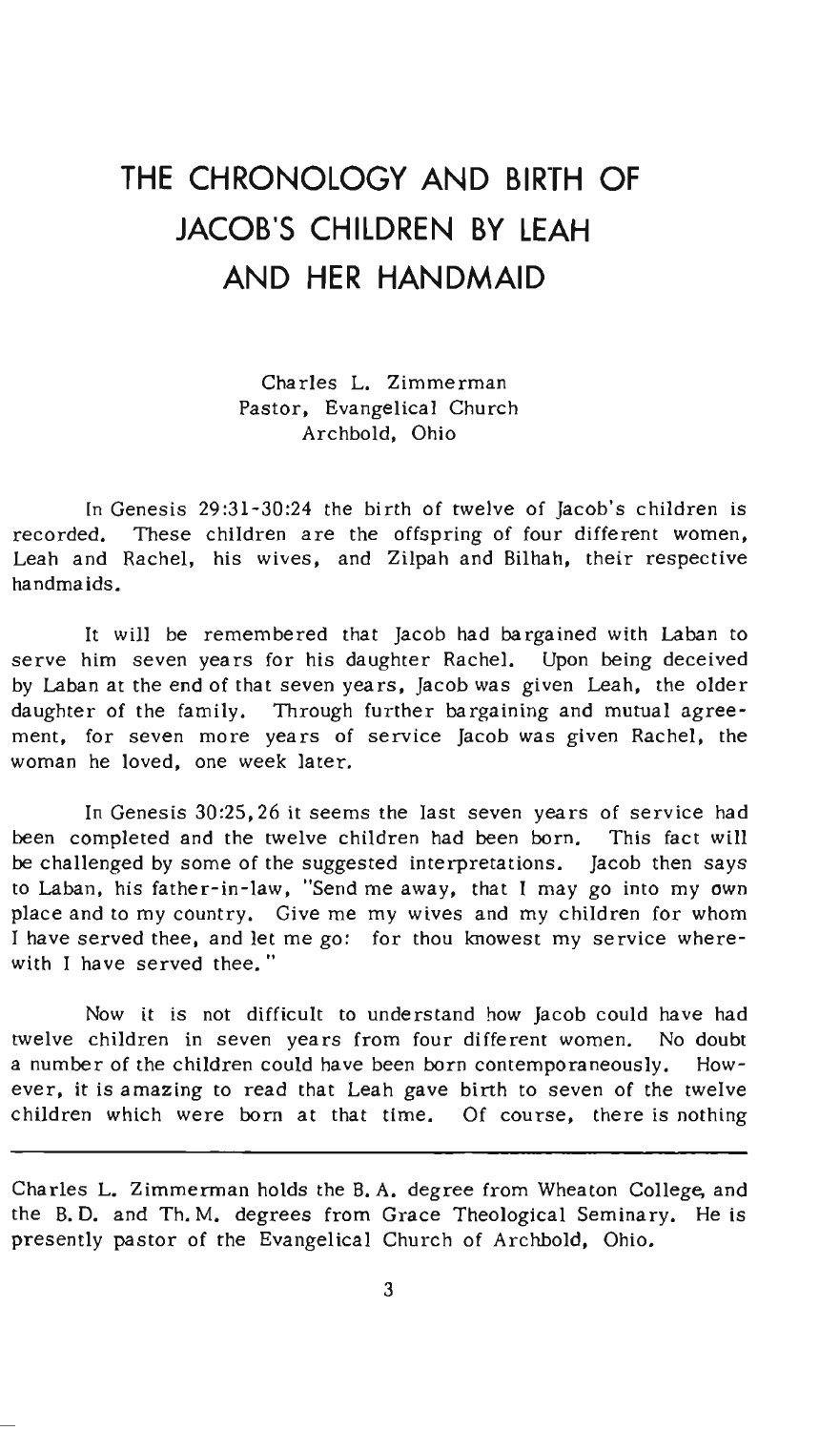biologically impossible about having seven children in seven years, but the real problem arises when we learn that during that seven year period, "Leah saw that she left off bearing, so she took Zilpah her handmaid, and gave her to Jacob to wife. And Zilpah, Leah's handmaid, bare Jacob a son. And Leah said, 'Portunate!' and she called his name Gad. And Zilpah Leah's handmaid bear Jacob a second son. And Leah said, 'Happy am I!' For the daughters will call me happy! and she called his name Asher" (Gen. 30:9-13). How could Leah have borne seven children and have had a barren period in which her handmaid bore two children, all in seven years? Or did these events occupy some period other than seven years?

It may be granted that this is not a problem of great theological significance, but nevertheless it dare not be overlooked if the authority and integrity of the Word of God is highly valued, In fact, whether naturally or supernaturally, it must be answered if the inerrancy of the Scripture is not to be sacrificed.

#### SUGGESTED INTERPRETATIONS

# **1.** The births took place during two twenty year periods of service that Jacob gave Laban.

The basis of this interpretation is found in Gen. 31:38, 41. In these verses Jacob mentions twenty years of service to Laban two times. This interpretation holds that the two sets of twenty years are different periods and make a total of forty years in Laban's house. Each mention of twenty years is introduced with the word zeh, which word, when repeated, is used by way of distinction; as when we say, this or that; the one or the other. The following passages are cited as confirming this translation. "So that the one came not near the other" (Ex. 14:20). "This hath more rest than the other" (Eccl. 6:5). The word zeh is used twice at a greater distance, "one dieth . . . and another dieth" (Joh 21:23,25). Clark goes on to explain it as follows:

> So here in Genesis 31 :38 Jacob says to Laban, "during the one set of twenty years I was with thee  $\ldots$ Meaning the time in which he lived, not in Laban's house, but in his neighborhood; not as a servant but as a friend; after he had served in Laban's house fourteen years for his cattle. But then, as to the other twenty, he tells Laban at verse 41, "during the other twenty years for myself (own benefit) in thy house; I served thee fourteen, and six years." And during the last period though only six years, he charges Laban with changing his wages ten times.  $<sup>1</sup>$ </sup>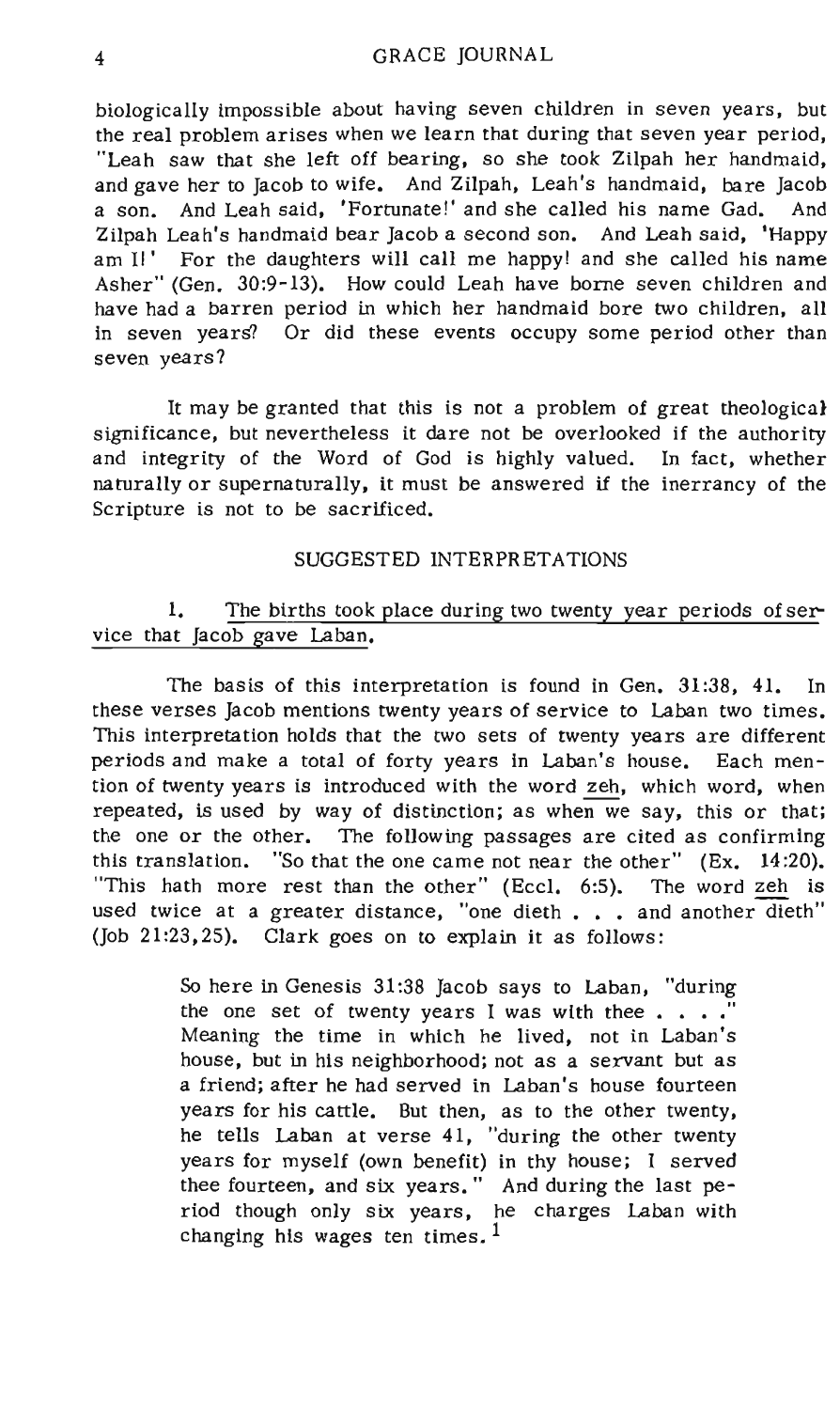It should be observed that *this interpretation is* proposed, not only to answer *this* problem, but also to solve many related problems with the Biblical chronology of the period of the Bible patriarchs, Isaac and Jacob. For instance, this longer *period* of *time* at Laban's house *gives* relief to a very crowded chronology of events *in* the life of Jacob. With this system of calculation Jacob would have left his home to find his wife twenty years earlier, or at approximately fifty-seven years of age. *This* age for Jacob to go looking for a *wife* harmonizes better *with*  the marriage age (40) of both Isaac and Esau than the traditional view of seventy-seven.

Also, if Jacob had no son till he was eighty-five, and he went to Egypt at one hundred and thirty, with sixty-six persons, only forty-five years are allowed for his family, whereas the larger sum of sixty-five years seems necessary for the births of so many children and grandchildren. This view also has the advantage of assigning such ages to Simeon, Levi, Dinah, Benjamin, Judah, Er, and Onan as harmonize with the events described in chapters 34 and 35.

Then there is the problem of harmonizing the dates of the patriarchs with the exodus. John Rea has dealt with this matter *in* his doctoral dissertation, "The Historical Setting of the Exodus and the Conquest." Calculating from external sources, it would seem that Jacob was only a young man of about eighteen years of age when he left home. Of course, that age does not tally with the Scriptural *indication* of his age. The Bible tells us that when Jacob was presented *in* the court of Pharaoh, "the days of the years of my sojournings are a hundred and thirty years; few and evil have been the days of the years of my life, and they have not attained to the days of the years of the life of my fathers in the days of *their* sojournings" (Gen. 47:9, RSV). By making calculations based on the life of Joseph we learn that there was an *in*terval of about thirty-three years between the *time* when Jacob returned from Haran and when he went down to sojourn in Egypt. If Jacob was one hundred and thirty years old when he stood before Pharaoh, then he must have been ninety-seven when he came back to Canaan. If Jacob was with Laban only twenty years, then he was seventy-seven years old when he left home. *This is* an extreme contradiction with the ancient history calculation of eighteen years of age. This conflict can be relieved a *bit* by making Jacob's stay *with* Laban forty years instead of twenty. He would have gone from home at fifty-seven. It is *interesting* to note, however, that Rea is not at all *interested* in accepting *this*  interpretation to help resolve some of the *distance* between the calculation from ancient history and the seeming Scriptural chronology. He briefly *discards* the view *in* a footnote, saying, "I cannot agree that there are two different periods of twenty years each referred to *in* Genesis 31:38 and 41, the view of R. Payne *Smith.* "2 What seems to be the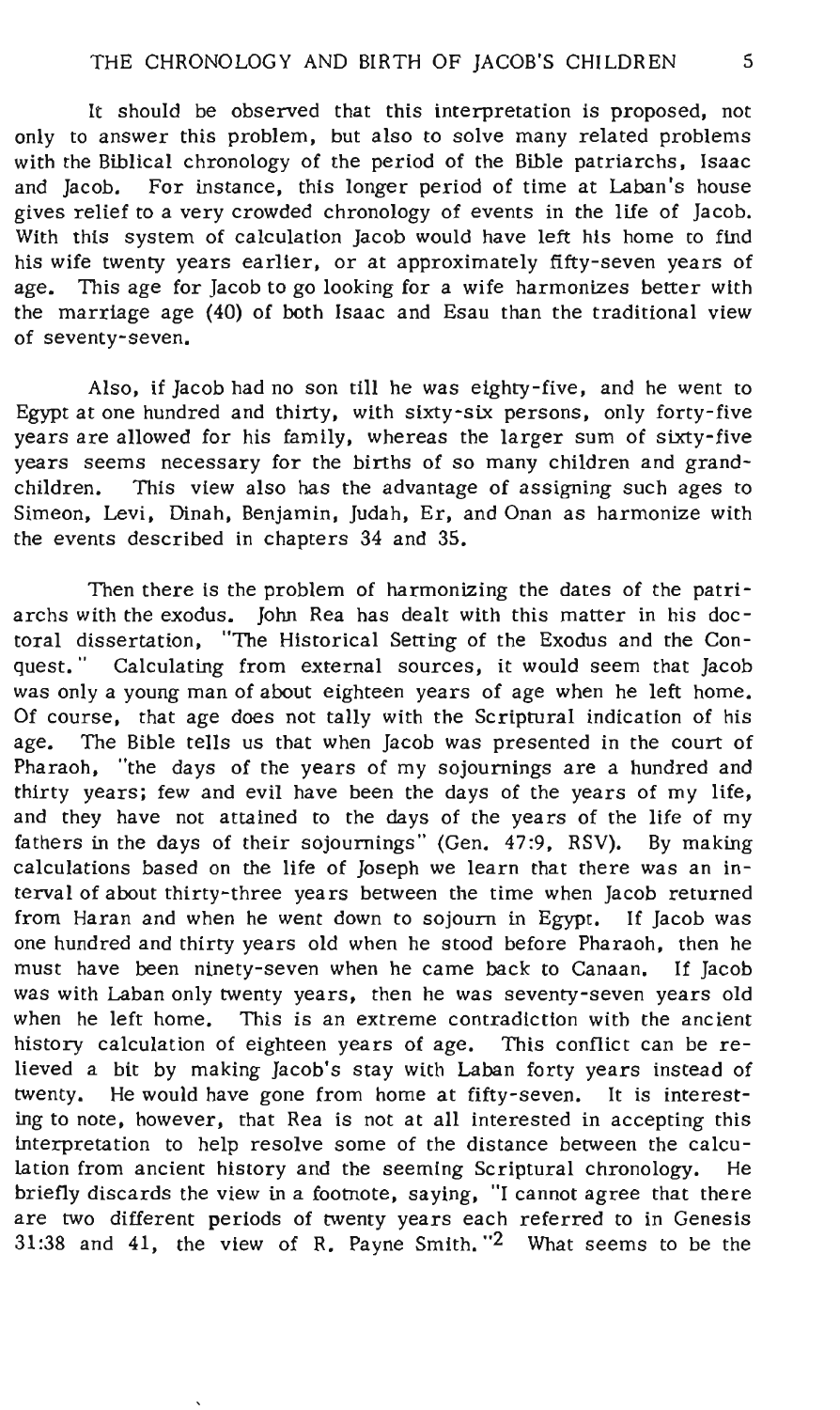reason for so little consideration of a view that seemingly aids in solving a number of quite thorny problems?

The main refutation and weakness of this interpretation lies in the grammar of the text. As has been noted, the proponents of this view lay great emphasis upon the construction of the two clauses which mention the twenty years of service. Each clause is introduced with the word zeh. They proceed to claim that when zeh is repeated, it is used by way of distinction; as when we say this or that; the one or the other; and Scripture passages are cited to confirm this translation.

The writer was impressed by the fact that not one Hebrew scholar whom he confronted with the suggested translation for this theory could find any justifiable evidence in the text for such a translation. The whole scheme breaks down when once it is observed that in each of the passages used to confirm their point, when zeh is repeated, it is always connected with the waw conjunctive. The waw conjunctive is the device used in the language in such cases to convey the idea of distinction. Without the waw conjunctive there is nothing to indicate this idea. In Genesis 31:38 and 41, where the two clauses mentioning the twenty years of service are introduced by zeh, there is no waw conjunctive. Therefore, it may be reasonably concluded that these two clauses are not arranged to imply two different periods of twenty years but rather to emphasize the significance of the one twenty year period in the mind of Laban. The following is an arrangement of the chronology of Jacob's life according to this **view:** 

| Yea r |                         | Event                                        |
|-------|-------------------------|----------------------------------------------|
| 0     |                         | Jacob and Esau born                          |
| 40    |                         | Esau marries 2 Hittite wives                 |
| 57    |                         | Jacob goes to Haran                          |
| 58    |                         | Esau marries Ishmael's daughter              |
| 63    |                         | Ishmael dies at 137 years of age             |
| 64    |                         | Fourteen years Jacob marries Leah and Rachel |
| 65    | service for Reuben born |                                              |
| 66    | his wives               | Simeon born                                  |
| 67    |                         | Levi born                                    |
| 69    |                         | Dan born                                     |
| 71    |                         | Naphtali born                                |
| 72    |                         | Gad born                                     |
| 74    |                         | Asher born                                   |
| 78    |                         | Twenty years Reuben, at 13, finds mandrakes  |
| 79    | service as a            | Issachar born                                |
| 81    | friend                  | Zebulun (82, Dinah)                          |
| 86    |                         | Judah marries Shuah at 18                    |
| 87    |                         | Er born (88, Onan; 89, Shelah)               |
| 91    |                         | Joseph born of Rachel                        |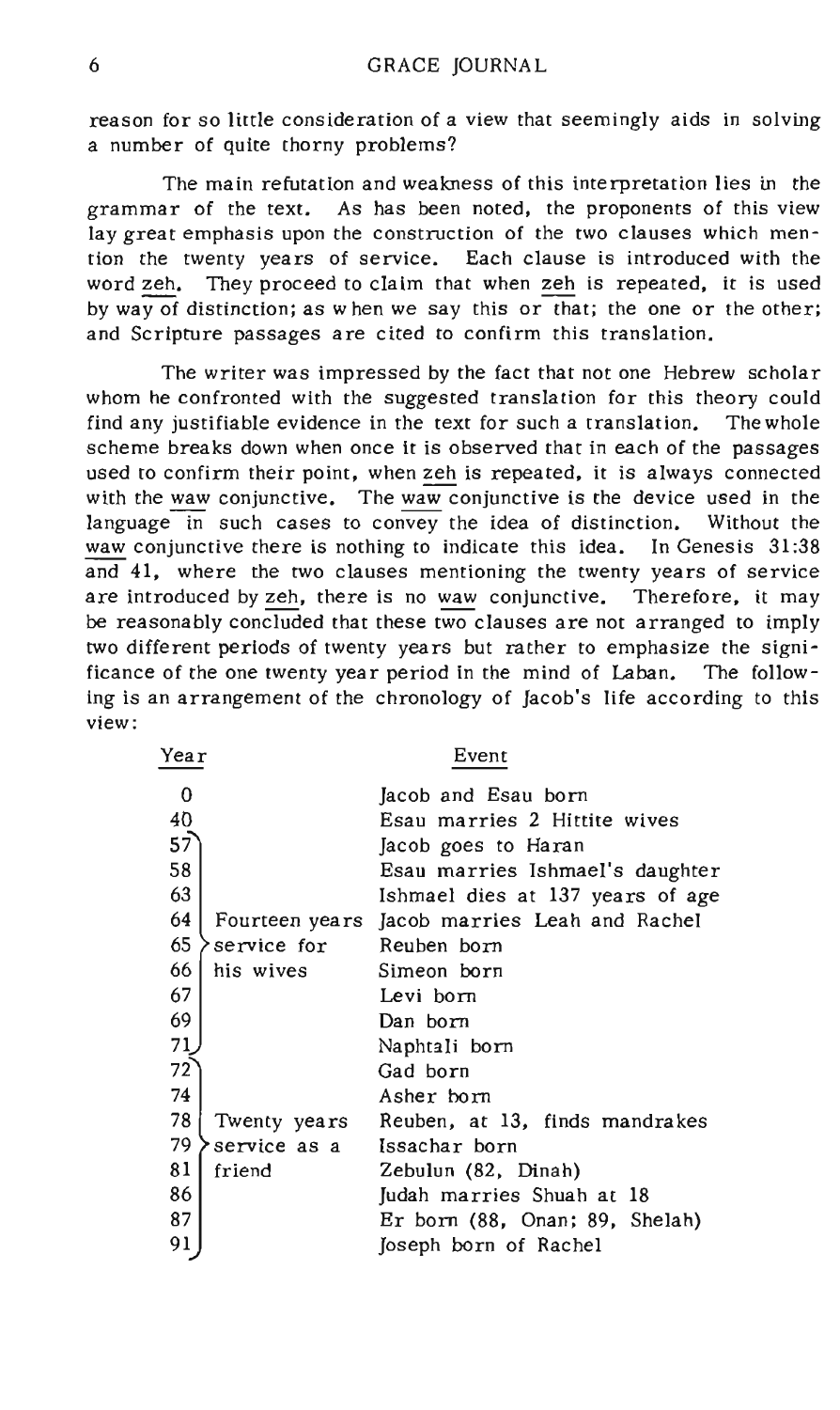| Year      | Event                                                  |
|-----------|--------------------------------------------------------|
| $91 - 97$ | Six years of service for the cattle                    |
| 97        | Jacob comes from Haran to Succoth<br>(Dinah defiled)   |
| 98        | Benjamin born, Rachel dies                             |
| 105       | Tamar married to Er (106 to Onan)                      |
| 108       | Joseph (17) sold into Egypt                            |
| 109       | Shelah at 20 not given to Tamar                        |
| 110       | Pharez and Zaran born of Tamar                         |
| 120       | $Isaac$ dies $(180)$                                   |
| 121       | Joseph (30) made governor of Egypt                     |
| 123       | Beriah, 20, marries                                    |
| 125       | Heber (127, Malchiel) born to Beriah                   |
| 128       | Pharez at 18 marries                                   |
| 129       | Hezron (130), Hamul) born to Pharez                    |
| 130       | Benjamin at 32 has 10 sons, and Jacob<br>goes to Egypt |
| 147       | Jacob dies <sup>3</sup>                                |

|  |                                                                       |  |  | Four of the births took place during the last seven year |  |  |
|--|-----------------------------------------------------------------------|--|--|----------------------------------------------------------|--|--|
|  | period of service for Jacob's wives and the remaining births occurred |  |  |                                                          |  |  |
|  | during the six year period of service for Jacob's flocks.             |  |  |                                                          |  |  |

Those who hold to this view suggest that if Jacob's first child was born in the first year of his second period of service, and if the other births followed in the order in which they are enumerated in chapter 30, it is impossible that Leah could have borne her six sons and one daughter and Rachel could have borne afterwards Joseph by the end of the period, so that the new contract could be made at the beginning of the fifteenth year. It is, therefore, suggested that some cf the births must be allowed to occur in the third period of service. It is felt that the "text has nothing against this; for the expression, my service, i.e.  $(30:26)$  my time of service, need not necessarily be restricted to the seven years of 29 :18 and 27. It is thus clear that this verse is not from the author of 31 :41. "4

This view assumes too much. First, it assumes the impossibility of the birth of twelve children in seven years. This conclusion is made upon the felt demand that the births followed each other in the order enumerated. There is nothing in the text to forbid the possibility of contemporaneous births on mOre than one occasion. A more positive proof of this possihility will appear later. Secondly, it assumes that the expression, "my service, " (30:26) need not be restricted to the seven year periods, but may be as well projected to include the following six year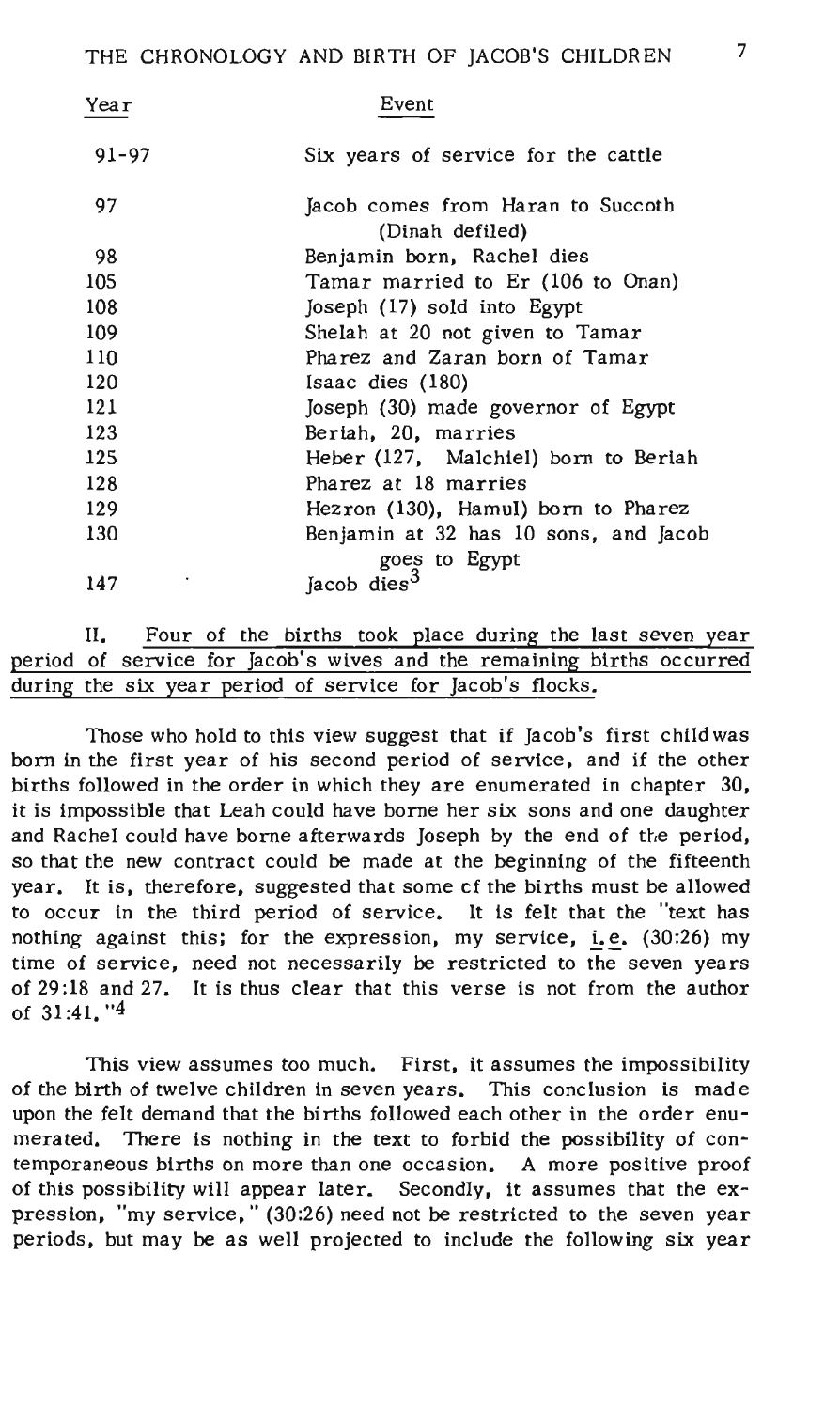period. But the text does not read this way. In 30:25 it is not until Rachel has borne Joseph, that Jacob asks to be sent away. It is then following this (30:27-30) that Laban bargains with Jacob to stay another six years. Joseph had to be born before the six year period of Jacob's service for Laban's cattle. Thirdly, it assumes that the author of 30:26 is not the author of 31:41. The critical evidence for this is not final and is based upon a superficial reading of the text. This conclusion is not valid and is dangerous for the verbal inspiration of the Scriptures. The following is an arrangement of the chronology for the dates of the births:

|                |               | Wife or Handmaid |
|----------------|---------------|------------------|
| $Year^5$       | Name of Child | of Jacob         |
| ı              | Reuben        | Leah             |
| $\overline{2}$ | Simeon        | Leah             |
| 3              | Levi          | Leah             |
| 4              | Dan           | Bilhah           |
| 4              | Judah         | Leah             |
| 5              | Naphtali      | Bilhah           |
| 6              | Gad           | Zilpah           |
| 7              | Asher         | Zilpah           |
| 8              | Issachar      | Leah             |
| 9              | Zebulun       | Leah             |
| 10             | Dinah         | Leah             |
| 11             | Joseph        | Rachel           |
|                |               |                  |

**III.** The birth of the six sons of Leah took place during the last seven year period of service for Jacob's wives, and the birth of Dinah. the daughter, was sometime after this period.

This view, it seems to the writer, is only held in order to relieve the congested period of seven years in which it would seem that Leah had seven children. The grammatical construction, however, would not seem to prevent this conclusion. The proponents say, "with regard to the birth of Dinah, the expression "afterward" ('hr, 30:21) seems to indicate that she was not born during Jacob's second seven years of service, but during the remaining six years of his stay with Laban.  $6$ 

This problem with this view arises when we come to chapter 34. Here we read that Jacob had left Padan-aram and was dwelling in peace at Shechem. At this time Shechem, the Hivite, the Son of the prince, took Dinah with him and seduced her. This event had to take place at least a year before Joseph was seventeen (37:2). If Dinah was born any length of time after Joseph, say the second year of Jacob's six year service for Laban's cattle, this would make Dinah fourteen years old or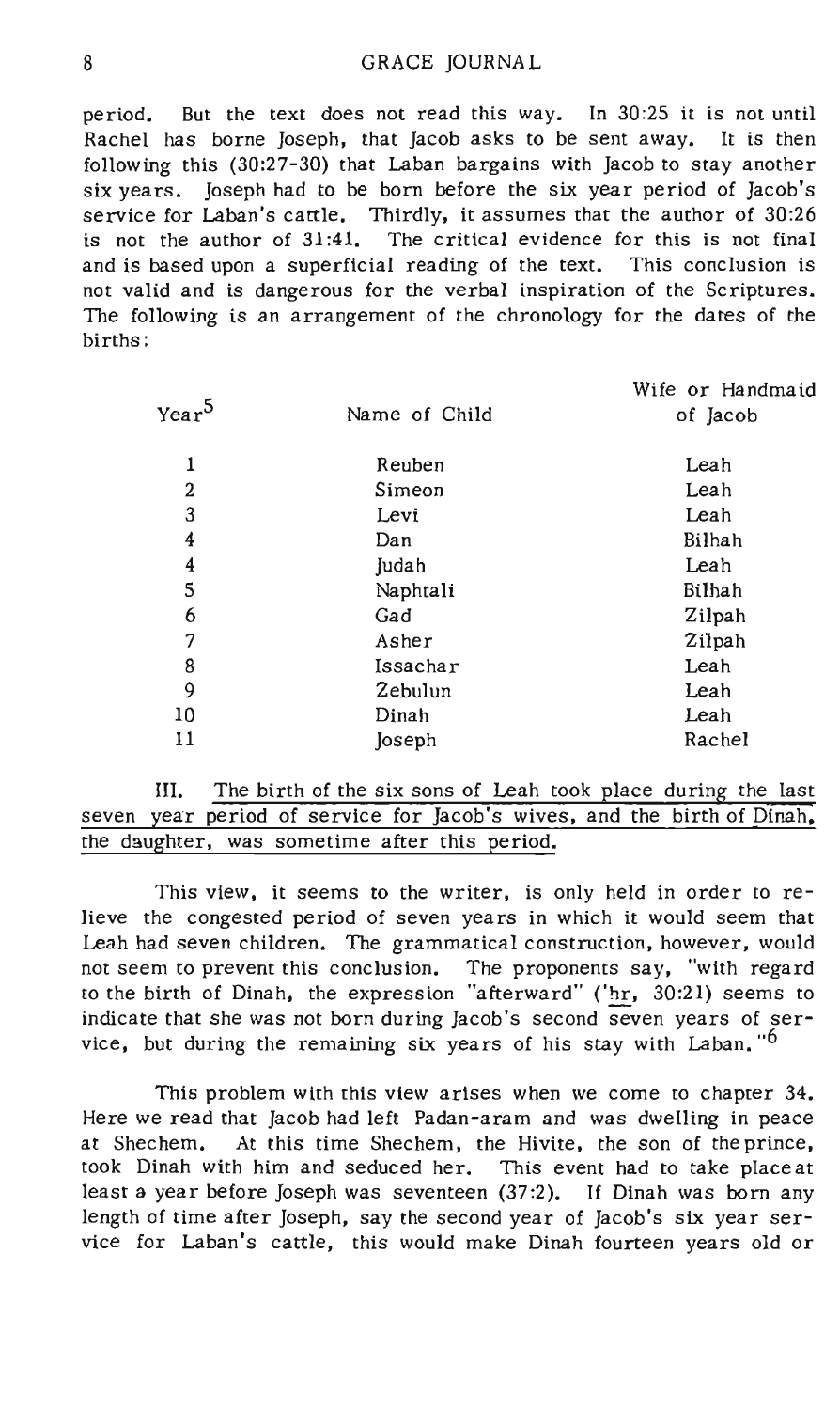even less when this experience with Shechem occurred. This would seem quite unlikely biologically and would cause one to wonder why Jacob did not keep a closer eye upon such a young girl. It is felt by the writer that there was a wilful cooperation in this act of defilement. The folflowing is a chronology of the births according to this arrangement.

| Year <sup>7</sup> | Month | Name of Child | Wife or Handmaid<br>of Jacob |
|-------------------|-------|---------------|------------------------------|
| ı                 | 9     | Reuben        | Leah                         |
| $\overline{2}$    | 7     | Simeon        | Leah                         |
| 3                 | 5     | Levi          | Leah                         |
| 3                 | 8     | Dan           | Bilhah                       |
| 48                | 3     | Judah         | Leah                         |
| 4                 | 7     | Naphtali      | Bilhah                       |
| 5                 | 9     | Gad           | Zilpah                       |
| 6                 | 10    | Asher         | Zilpah                       |
| 6                 | 12    | Issachar      | Leah                         |
| 7                 | ٩     | Zebulun       | Leah                         |
| 7                 | 11    | Joseph        | Rachel                       |
| 9                 | 6     | Dinah         | Leah                         |
|                   |       |               |                              |

# WRITER'S INTERPRETATION

### The Interval of Time

The seven births took place within the second seven year period that Jacob served Laban for his wives. The fallacy of accepting the possibility of two twenty year periods of service for Laban was explained under interpretation I. Under interpretation II, we showed the danger of assuming too much. To say that some of the births took place during the six year period of Jacob's service for cattle goes beyond what the text says. A simple literal interpretation of the text would lead one to conclude that the births all occurred during the second seven year period of service.

#### The Arrangement of the Period

Since we have determined the period to be confined to the seven years, the arrangement of the births in the seven years must be dealt with. Now if all the children, whose births are given in 29:32-30:24, had been born one after another during the period mentioned, not only would Leah have had seven children in seven years, but there would have been a considerable interval also, during which Rachel's maid and her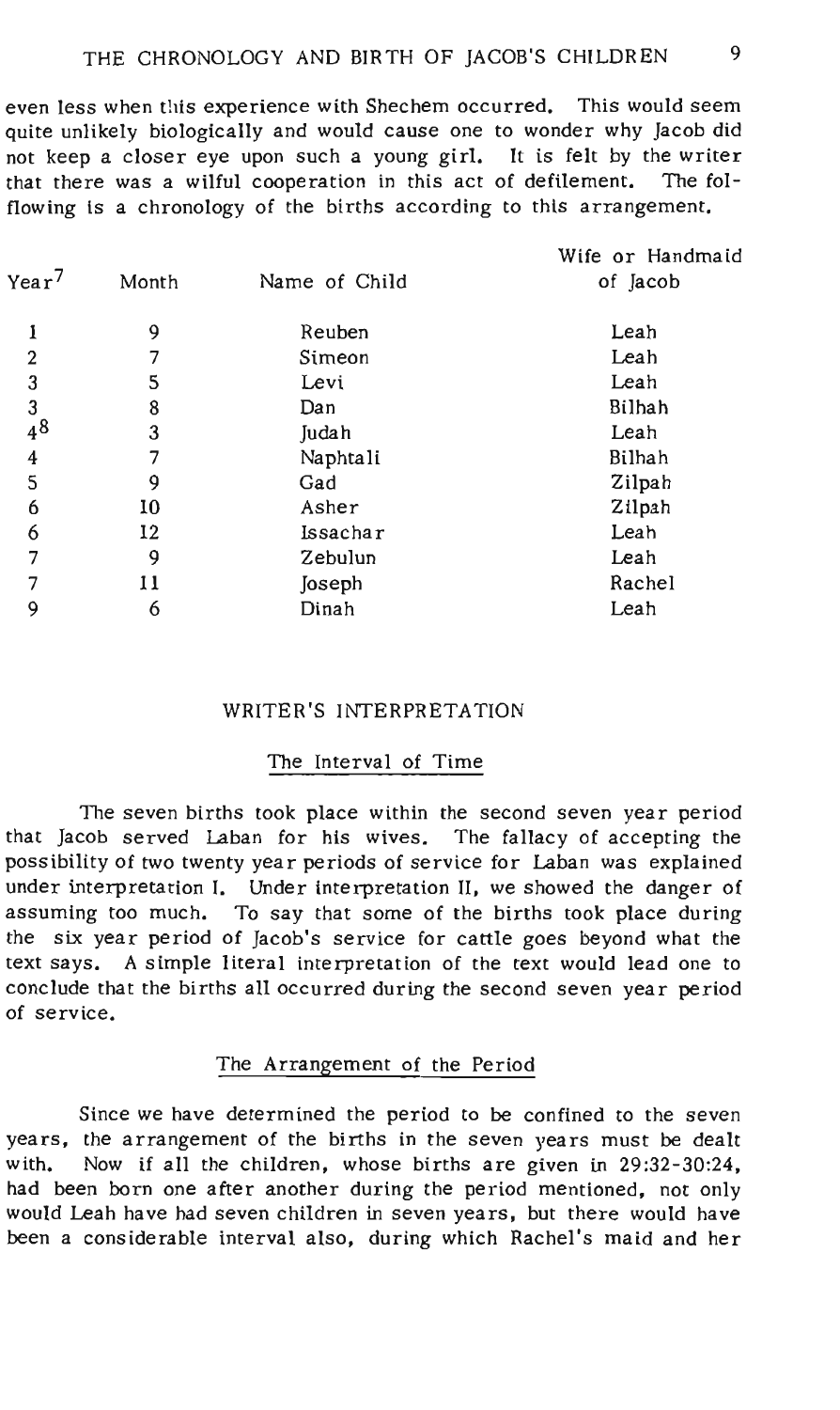own maid gave birth to children. This, of course, would have been impossible and the text does not really demand it.

When we bear in mind that the imperfect tense with the waw consecutive expresses not only the order of time, but also the Order of thought as well, it becomes apparent that in the history of the births, the intention to arrange them according to the mothers prevails over the chronological order. Therefore, it by no means follows that because the passage, "when Rachel saw that she bare Jacob no children" (30:1) occurs after Leah is said to have had four sons, that it was not until after the birth of Leah's fourth child that Rachel becomes aware of her barrenness .•

There is nothing on the part of grammar to prevent the arrangement of events in this way. Leah's first four births follow as rapidly as possible one after the other. In the meantime, not necessarily after the birth of Leah's fourth child, Rachel, having discovered her own barrenness, had given her maid to Jacob; so that possibly both Dan and Naphtali were born before Judah. The rapidity and regularity with which Leah had borne her first four sons, would make her notice all the more quickly the cessation that took place (30:9). Jealousy of Rachel, as well as the success of the means which she had adopted, would impel her to attempt in the same method to increase the number of her children. Moreover, Leah herself may have conceived again before the birth of her handmaid's second son and may have given birth to her last two sons and her daughter, Dinah, in the fifth, sixth, and seventh years of their marriage. Contemporaneously with the birth of Dinah, or immediately afterwards, Rachel may have given birth to Joseph. The following is a chronology of JaCOb's life according to this view and a chart indicating the arrangement of the births of the twelve children in seven years.

#### Chronology of Jacob's Life

| Year | Event                         |  |  |  |
|------|-------------------------------|--|--|--|
| 0    | Jacob and Esau born           |  |  |  |
| 40   | Esau marries 2 Hittite wives  |  |  |  |
| 63   | Ishmael dies, age 137         |  |  |  |
| 77   | acob goes to Haran            |  |  |  |
| 84   | Jacob marries Leah and Rachel |  |  |  |
| 84   | Reuben born                   |  |  |  |
| 85   | Simeon born                   |  |  |  |
| 86   | Levi born                     |  |  |  |
| 86   | Dan born                      |  |  |  |
| 87   | Judah born                    |  |  |  |
| 87   | Naphtali born                 |  |  |  |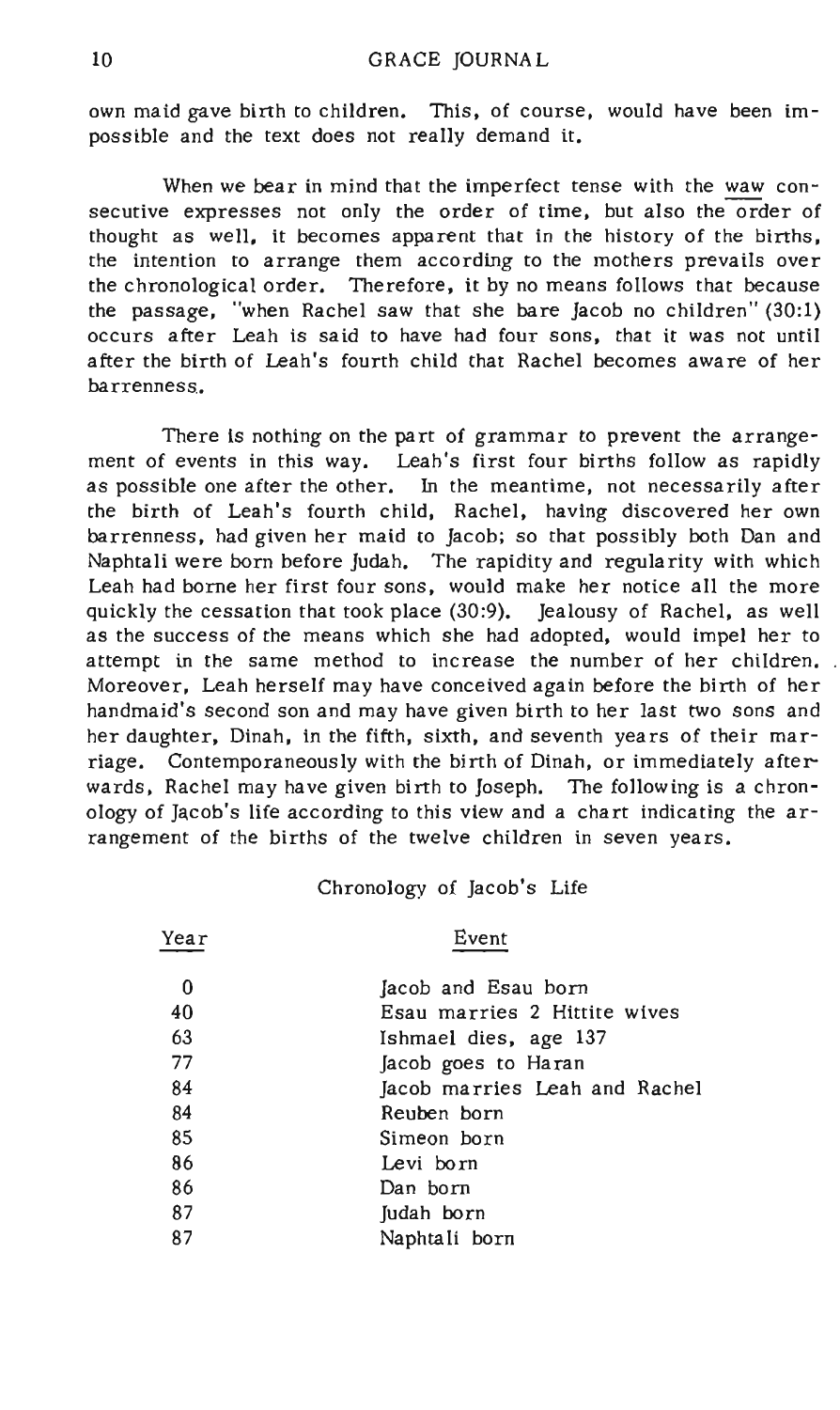| Year | Event                                       |
|------|---------------------------------------------|
| 88   | Gad born                                    |
| 89   | Asher born                                  |
| 89   | Issachar born                               |
| 90   | Zebulun born                                |
| 90   | Dinah born                                  |
| 96   | Joseph born                                 |
| 97   | Jacob returns to Haran                      |
| 98   | Jacob dwells at Succoth                     |
| 99   | Jacob comes to Shechem and continues 8 yrs. |
| 101  | Judah marries Shuah's daughter              |
| 102  | Er born (103, Onan; 104, Shelah)            |
| 106  | Shechemites destroyed by Levi and Simeon    |
| 107  | Benjamin born, Rachel dies                  |
| 108  | Joseph sold at 17                           |
| 111  | Tamar married to Er                         |
| 114  | Tamar's incest                              |
| 115  | Pharez and Zaran born to Judah              |
| 120  | Isaac dies at 180                           |
| 121  | Joseph made governor in Egypt               |
| 130  | Jacob goes to Egypt                         |
| 147  | Jacob dies                                  |

Arrangement of Births

|                   |       |               | Wife or Handmaid |
|-------------------|-------|---------------|------------------|
| Year <sup>9</sup> | Month | Name of Child | of Jacob         |
| ı                 | 9     | Reuben        | Leah             |
| $\overline{2}$    |       | Simeon        | Leah             |
| 3                 | 5     | Levi          | Leah             |
| 3                 | 6     | Dan           | Bilhah           |
| $4^{10}$          | 3     | Judah         | Leah             |
| 4                 | 5     | Naphtali      | Bilhah           |
| 5                 | 3     | Gad           | Zilpah           |
| 6                 |       | Asher         | Zilpah           |
| 6                 | 3     | Issachar      | Leah             |
| 7                 |       | Zebulun       | Leah             |
| 7                 | 11    | Dinah         | Leah             |
| 7                 | 12    | <b>Joseph</b> | Rachel           |
|                   |       |               |                  |